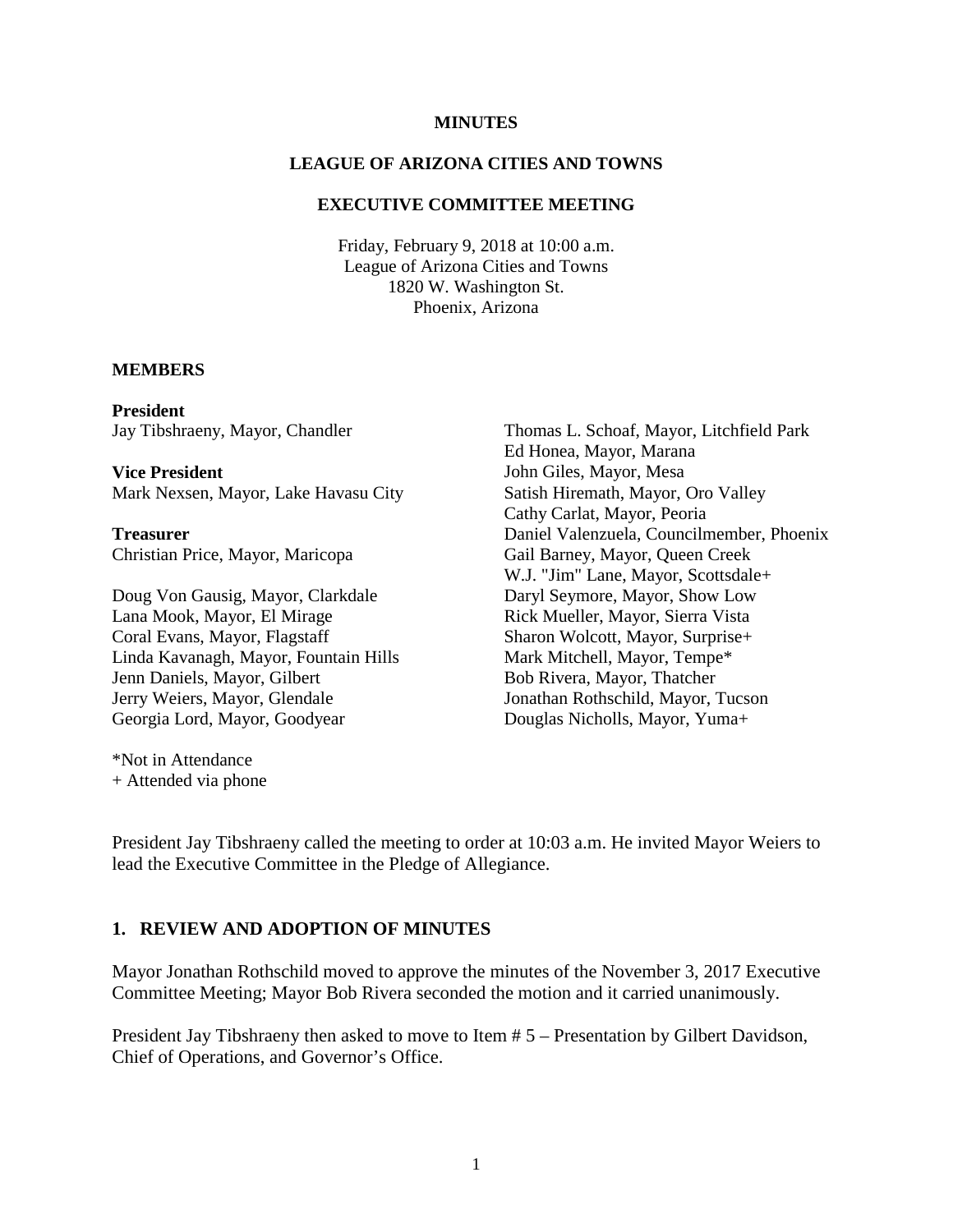## **5. PRESENTATION BY GILBERT DAVIDSON, CHIEF OF OPERATIONS, GOVERNOR'S OFFICE**

President Jay Tibshraeny welcomed League Executive Director Ken Strobeck to introduce Mr. Gilbert Davidson.

Executive Director Strobeck informed the Executive Committee that late last year, Gilbert Davidson, former town manager for the Town of Marana, was appointed to the position of Chief Operating Officer for the Executive Branch for the State of Arizona by Governor Doug Ducey. Executive Director Strobeck welcomed Mr. Davidson to provide a brief update.

Mr. Davidson introduced himself to the Executive Committee, explaining that his position was created to oversee the state agencies, ensuring that they are operating efficiently and effectively to best serve the citizens and support other elements of government. In addition to overseeing the state agencies, Mr. Davidson informed the Committee that he recently took over the duties as interim director of the Department of Administration.

In his new role as Chief Operating Officer, Mr. Davidson's first priority is the rollout of the Arizona Management System. This is a program endorsed by Governor Ducey where the main goal is to create a culture within state government that drives efficiency, eliminating unnecessary policies and procedures.

Mr. Davidson informed the Committee that he had recently provided a presentation about this new system to the Arizona City/County Management Association at their Annual Winter Conference the week prior. He also referenced a partnership launched with the state universtieis and other entities to begin a concerted effort to train and develop all levels of state employees and indicated it could be a program where local government could potentially share.

Mr. Davidson also told the Committee that he would love to engage with cities and towns in strengthening the state and to contact him if there were areas effecting local government where he could potentially be of service.

# **2. LEGISLATIVE POLICY DISCUSSION AND UPDATE 28:45**

President Jay Tibshraeny welcomed League Executive Director Ken Strobeck to provide the Executive Committee Legislative Update.

League Executive Director Strobeck informed the Executive Committee that the Legislature had been in session for just over a month and has been historic with the expulsion of Rep. Don Shooter. Rep. Shooter was expelled by a vote of 56-3 and is only the fourth representative to be expelled from the legislature. Mr. Strobeck also notified the board of upcoming deadlines at the Legislature.

Executive Director Strobeck then welcomed League Legislative Director Patrice Kraus to provide updates on additional bills.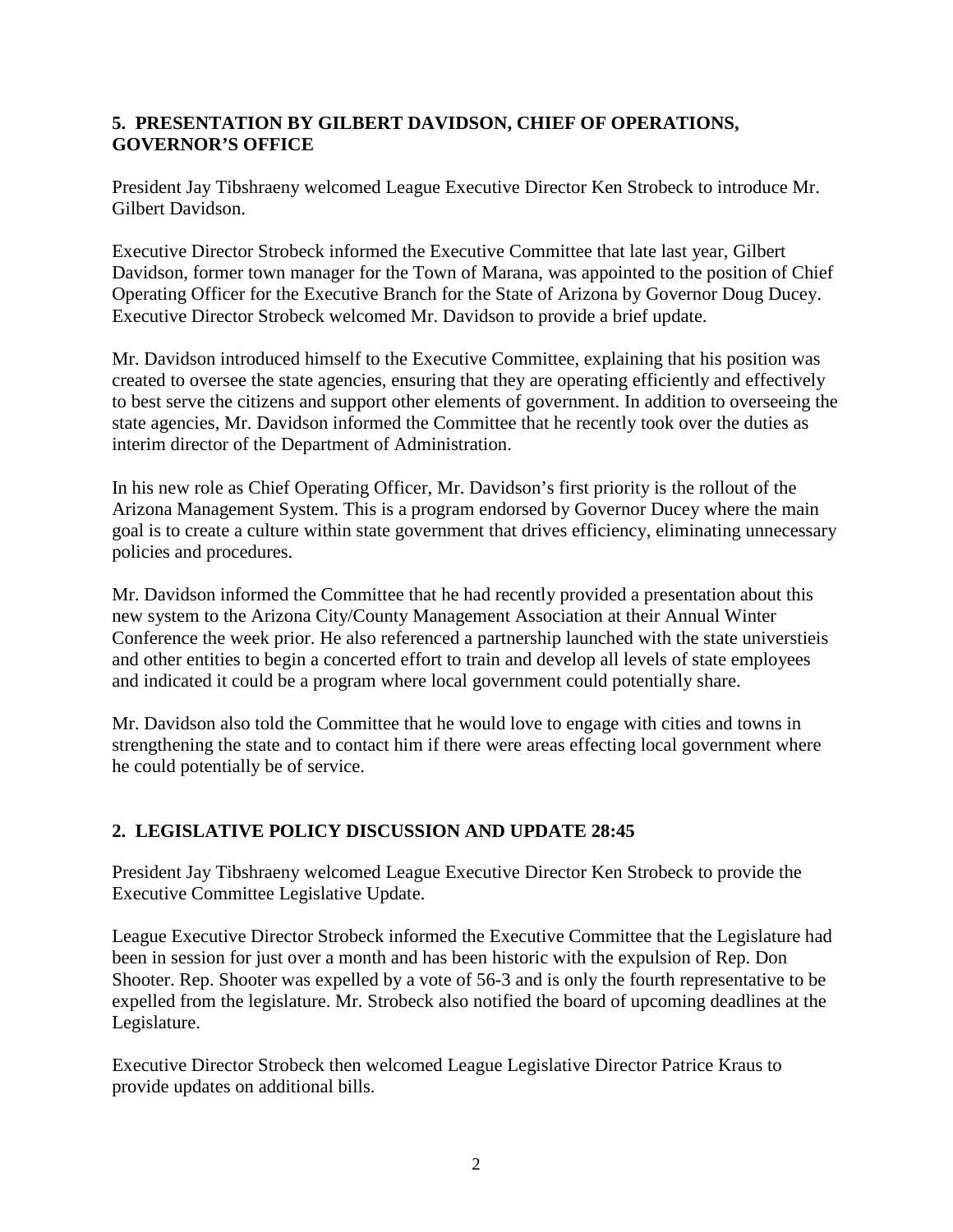### **Home-based businesses/Occupational licenses**

Legislative Director Kraus began by informing the Committee of three bills that were introduced in regard to home-based business regulations; SB 1002, SB 1175 and HB 2333. Sen. Farnsworth who is sponsoring SB 1002 has contacted the League prior to the start of the session and had worked collaboratively with the counties on the bill language. Sen. Farnsworth wants to create a statutory framework for home-based businesses. Ms. Kraus noted that the League does not believe home-based businesses are negatively affecting our communities. The League has been working cooperatively with Sen. Farnsworth and he has included some of the suggested language, but the League will have to continue to oppose this bill.

The Goldwater Institute, the Free Enterprise Club and Institute for Justice approached Rep. Weninger to run a bill regulating home-based businesses which is HB 2333. Ms. Kraus noted that HB 2333 as a mirror bill in the Senate, SB 1175. The language in HB 2333 and SB 1175 contains restrictive provisions and mandates that home-based businesses can locate "by right," which would give businesses equal footing with residents. If it is what they call a "no impact" home-based business it is limited to the owner of the house, immediate family members and up to three employees at one time, but cannot increase traffic. Ms. Kraus informed the board of the three provisions that make it difficult for cities and towns to regulate. Firstly, locating by right meaning the business does not have to inform the city/town they are opening a business, which in turn means they do not require a permit or any kind of license at the local level if they are considered a "no impact" home-based business. Secondly, any regulations in regard to homebased businesses have to be "narrowly tailored" in that they specifically address home-based businesses. Thirdly, any question of whether or not the regulation is narrowly tailored is to be decided by the courts and the burden of proof is clear and convincing evidence which is the same standard of proof as removing a child from their home.

Ms. Kraus said that the League is not opposed to having some type of statutory framework for things home-based businesses can and cannot do, but have not been approached to negotiate on these bills so the League will continue to oppose them.

Mayor Nexsen questioned the impact to the neighborhood. Ms. Kraus noted that the same organizations that brought forward the Air BnB bill from two sessions ago are behind HB 2333 and SB 1175.

Mayor Daniels asked about the probability of killing one, if not all, of the home-based business bills. Ms. Kraus suggested working on the issue before trying to kill the bill in hopes of putting the issue to rest. President Tibshraeny asked about regulating home-based businesses for safety reasons where Ms. Kraus mentioned there are provisions in the bill for public health and safety. If you could demonstrate that the business was putting others at risk the city/town would be able to regulate the business, the question is if the municipality does not know the business is there, how can you determine if what they are doing is endangering the public?

Ms. Kraus explained to the board that if the League does not have the ability to negotiate or the bill is killed, the issue may return the following session with more restrictive provisions. Mayor Hiremath asked for examples of issues that were defeated and came back the following session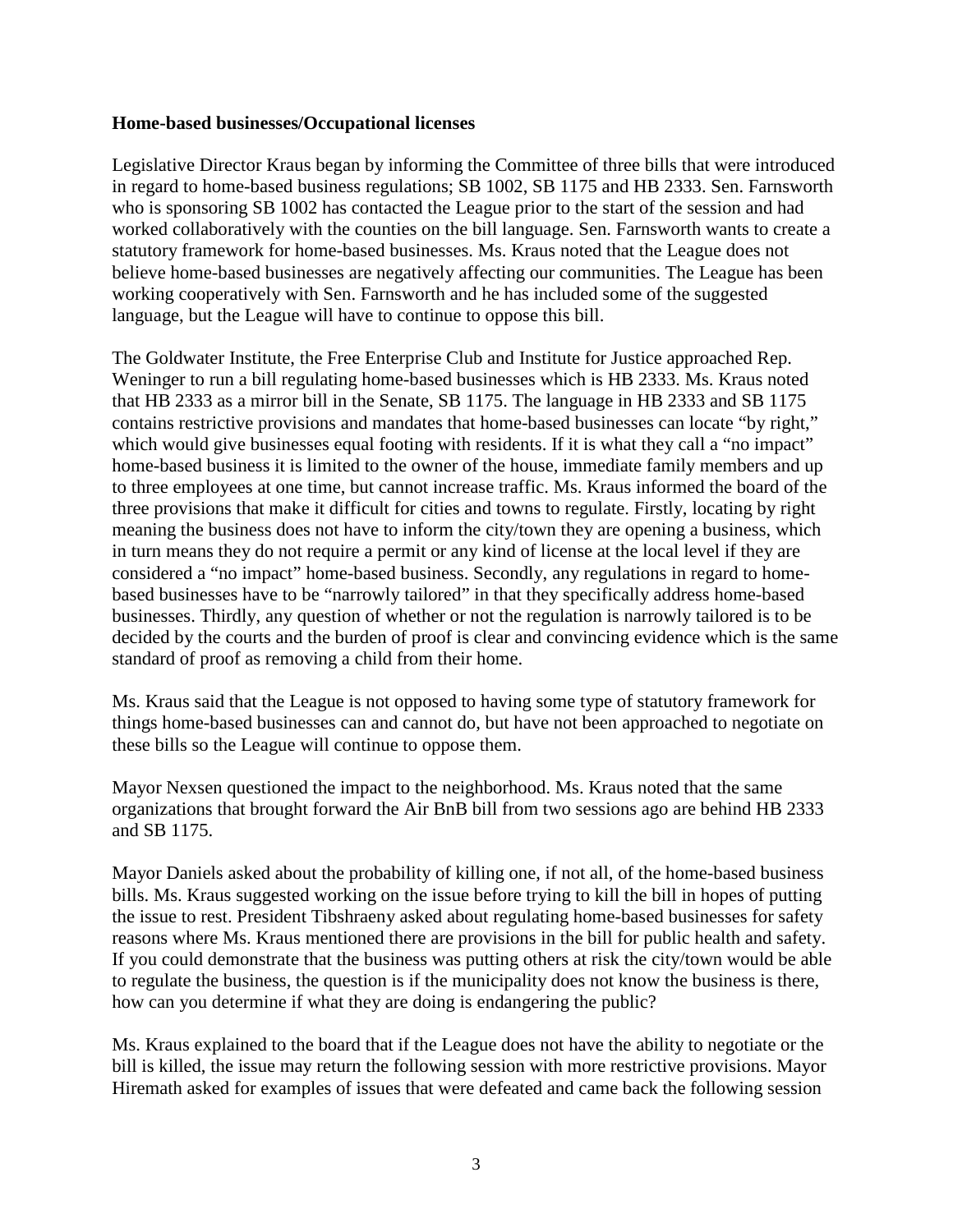in a more restrictive form. Ms. Kraus gave examples of issues such as consolidated election dates and segued into the occupational licensing bill that was killed last session and remains a current issue.

After additional discussion, President Tibshraeny calls for a decision for direction on whether or not League staff should have the flexibility to negotiate and if not, then to kill the bill, or to work to defeat the bill without negotiating. The board votes to allow the legislative team flexibility in their strategy.

### **Construction Sales Tax /Spec Builder, Digital Goods**

President Tibshraeny invited League Tax Policy Analyst Lee Grafstrom to discuss legislation in regard to Construction Sales Tax/Spec Builder.

Mr. Grafstrom first discussed a bill related to the speculative builder. HB2387 is a bill that will essentially pre-empt city's speculative builder classification and creates an exemption for inplace leases. He explained that when people build a new commercial property typically they are sold as soon as they get about 80% leased; leases tend to run 5-10 years. This value of renting out the building is included in the value of the purchase price. Mr. Grafstrom noted this has been a recurring issue for at least a decade and at the city level various cities have dealt with this issue by providing exemptions or relief in this area with varying methods. He informed the board that the League is in the process of putting the in-place lease exemption into the Model City Tax Code and providing a uniform methodology so taxpayers and jurisdictions know exactly how to deal with it. Mr. Grafstrom explained the bill says that cities must allow for a deduction for the value of in-place leases, other intangibles and personal property but it does not provide a method to value those in-place leases, which is one of the main concerns; the larger concern is the term "other intangibles." Over the years the term "other intangibles" has been used by the development industry to mean anything from profit, overhead, or whatever they decide to include as the difference between cost of construction and selling price for the new construction. Mr. Grafstrom noted cities tax the selling price and the state taxes the cost of construction price. This bill has a floor on it saying that there can be a deduction for whatever amount for leases, other intangibles and personal property, as long as you do not go below that floor of basis that you used at the state level. Since there are no definitions or methodologies, there is simply a door that is open with a potential bottom line of paying it like the state. The League sees this as a complete elimination of speculative builder which would cost cities and towns a large sum of money; the League is attempting to pull numbers to estimate what the loss may be as a total. This is an exemption cities and towns already use and we are working to add this exemption in the Model City Tax Code and are more than willing to sit down with stakeholders to get to a solution that is fair across the board.

Mr. Grafstrom then discusses two bills that emerged from the ad-hoc committee that looked at taxation of digital goods, SB1392 sponsored by Sen. Farnsworth and its companion bill HB2479 sponsored by Rep. Ugenti-Rita. Mr. Grafstrom informed the board that the bill was written by the Arizona Tax Research Association (ATRA) to assist the ad-hoc committee. ATRA has added definitions to the bill that match what already exists in the Model City Tax Code but that did not exist in the state tax code. An issue is that a line is being drawn about what will be taxable and what will not be taxable based on whether or not the purchaser can save, download and hold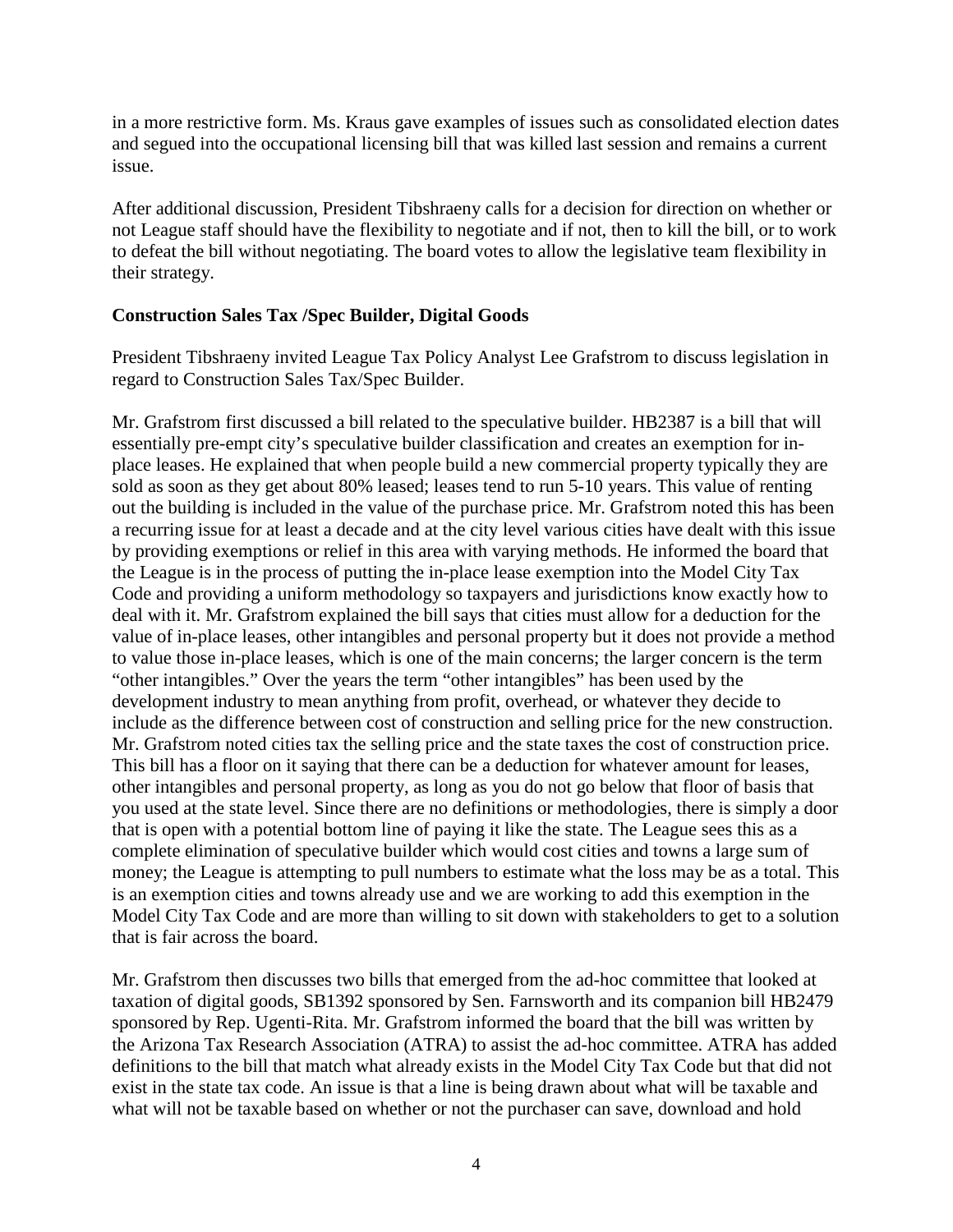onto, a complete copy of whatever that good may be like a movie, song or version of TurboTax. Mr. Grafstrom informs the board that digital goods that are partially downloaded or are not downloaded and remain in the cloud/internet would be exempt. The language of this bill separates prewritten software and digital goods which it calls taxable provided they are transferred electronically and you got a full copy. This bill also exempts anything considered to be specified digital services which would be those same programs or goods, provided you did not download the entire copy. Mr. Grafstrom noted that the bill also talks about software as a service formerly known as software as a subscription, and offered this example – I am putting my programs on your server with your operating system and I am operating there which is currently taxed under TPP (Tangible Personal Property) because I am renting space on your server. Infrastructure as a service is – I am putting my own operating system and programs on your server, but my system is running everything, which is also currently taxable through TPP. He noted there are eight new exemptions in this bill and this will have a high dollar cost for the state, counties and cities/towns because it changes the nature of certain transactions. It makes things that are currently considered taxable under retail or rental under TPP and turns them into Use Tax, which a lot of cities do not have and is not shared at the state level. Mr. Grafstrom informs the board that there is a significant revenue impact that will come from this, the problem is that no one is reporting their information in the way the bill describes which is making it difficult to find an accurate number, but the impact is predicted to be large. The biggest concern is that the large number is only going increase as technology advances, especially once it becomes known how the process works without being taxed. A question was asked of who gets the tax, which Mr. Grafstrom answered that currently, if it is a digital good, the tax goes to the billing address of the customer.

Legislative Director Patrice Kraus brings one additional bill to the attention of the Committee, Cable Licensing. Ms. Kraus invited Legislative Associate Tom Savage to discuss this issue.

### **Cable Licensing**

League Legislative Associate Tom Savage communicated to the Committee that the League had been contacted by Cox the second week of session regarding their proposal to shift the licensing authority of cable operators from local municipality to the Secretary of State. This bill, HB2579 is sponsored by Rep. Jill Norgaard. Cox explained the bill as only transferring the ministerial authority of licensing cable operators but that the local regulations regarding right of way management would otherwise remain the same. Mr. Savage informed the Board that with the League's review of the bill it seems the provisions of the bill do not match up with that story.

There are some troubling provisions in this bill regarding cost shifts to municipalities for street cut restoration and undergrounding requirements. Essentially, though the language is vague, the cable operator is required to pay the "reasonable costs" for repairing street cuts. Anything above what the cable operator deems to be reasonable is to be paid by the municipality. The municipality would receive an invoice from the cable operator and the city/town would have 60 days to pay the additional cost and if they do not, it will come out of their license fees. Mr. Savage said that in addition, the undergrounding requirements in most cases will be covered by the municipality. Mr. Savage reminded the Board of some cities that have had issues with this company regarding bundling discounts, the issue was that they were applying discounts for a bundle of 3 packages, telephone, internet and cable; they were applying their discounts from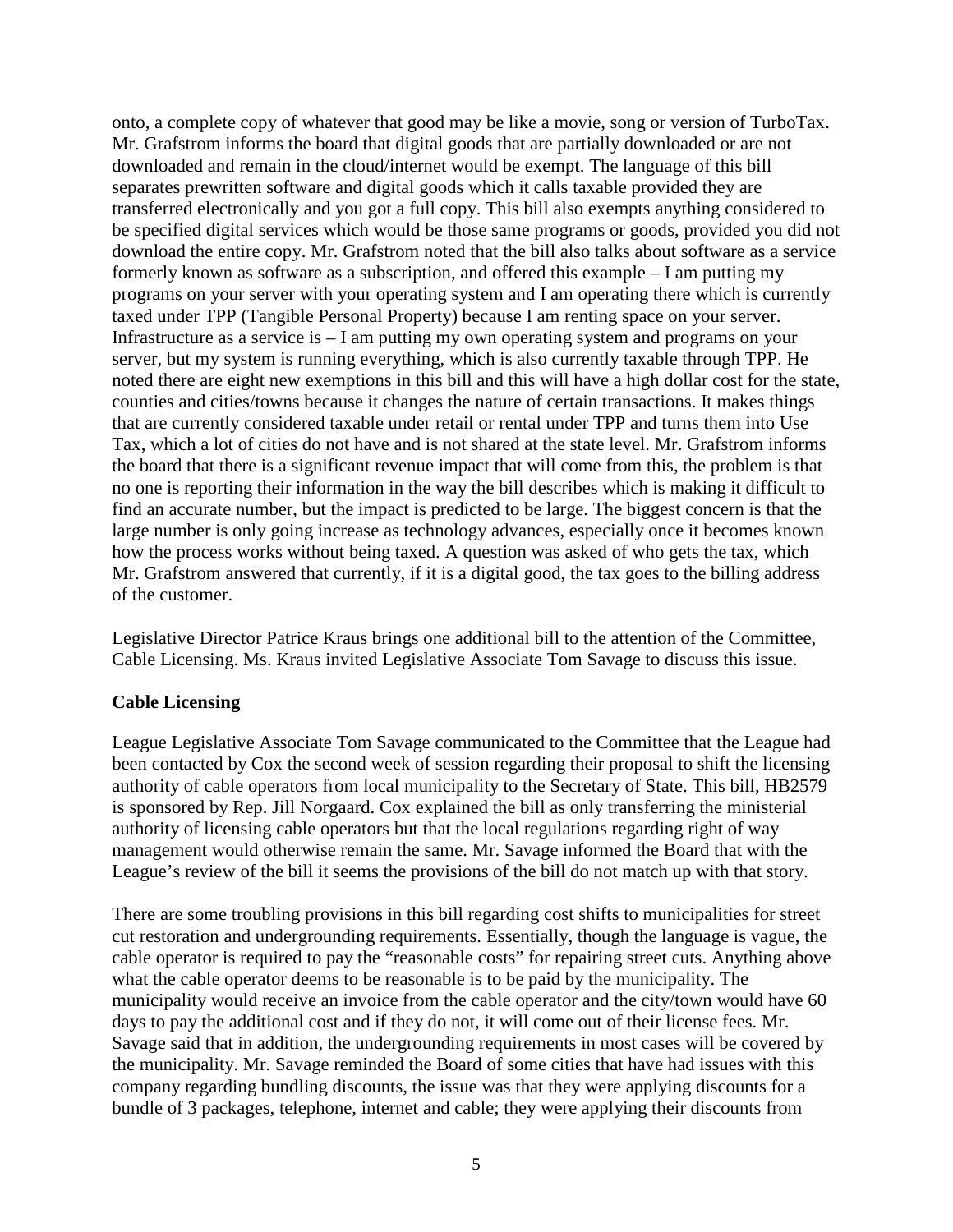their telephone and internet to the cable so therefore it would lower the revenues that are subject to the up to 5% license fees. He also noted that the bill would change the definition of gross revenue in this bill. Essentially, if they are receiving any revenue for leasing of their infrastructure in the right of way, it is not included in their gross revenue, or those revenues would not be subject to the license fees. Mr. Savage told the board that the biggest issue is that this has not gone through a thorough stakeholder process as they came to us after the session began with a 20 page draft of what the cable operator was trying to accomplish. The League was not included in the process and was only made aware of the bill after the session began. This bill is scheduled for House Commerce next week. Mr. Savage informed the board that the League requested the bill be held and to work on the issue over the interim, but is seems as though the cable operator is adamant on pushing this bill through this session. Mayor Daniels suggested discussing the nuances of the bill with Rep. Norgaard. League Executive Director Ken Strobeck noted that the contents of this bill are very intentional and it takes away any leverage cities and towns have to work with cable operators Mayor Giles, Mayor Daniels and President Tibshraeny ask League staff to set up a meeting with Rep. Norgaard. Mayor Nicholls of Yuma reiterated that having a franchise agreement is a community's only leverage. League Legislative Director Patrice Kraus noted that other cable companies like Comcast and CenturyLink have not been involved and will most likely not engage at this point.

### **3. SB1487 DEVELOPMENTS**

President Jay Tibshraeny recognized League Executive Director Ken Strobeck, who welcomed League General Counsel Christina Estes-Werther to provide an update on developments of Senate Bill 1487.

General Counsel Estes-Werther informed the Committee that there had been three 1487 claims recently. She referenced a claim made by Representative Jay Lawrence against the City of Phoenix and their transparency protocol. The Attorney General found that this did not violate SB1487. Another claim was made by Representative Vince Leach against the Town of Patagonia in reference to their regulation of heavy trucks. The Attorney General also found that this did not violate SB1487.

A third claim, also made by Representative Vince Leach, came in a complaint against Government Property Least Excise Tax (GPLET) as utilized by the City of Tempe. The Attorney General released an opinion, indicating that one of the ordinances, in reference to the Graduate Hotel in Tempe, was not in violation. The second complaint about GPLET use for Bank of the West in Tempe was found by the Attorney General as an item that may violate SB1487. The Attorney General acknowledged that there is ambiguity in the statute regarding a grandfathering date about a particular rate.

Ms. Estes-Werther told the Committee that the Attorney General typically gives a city a few weeks to brief the council, find out their intended direction and then they are required to file special action, likely within the next couple weeks. The League is willing to file an amicus brief in support of the City of Tempe should they move forward.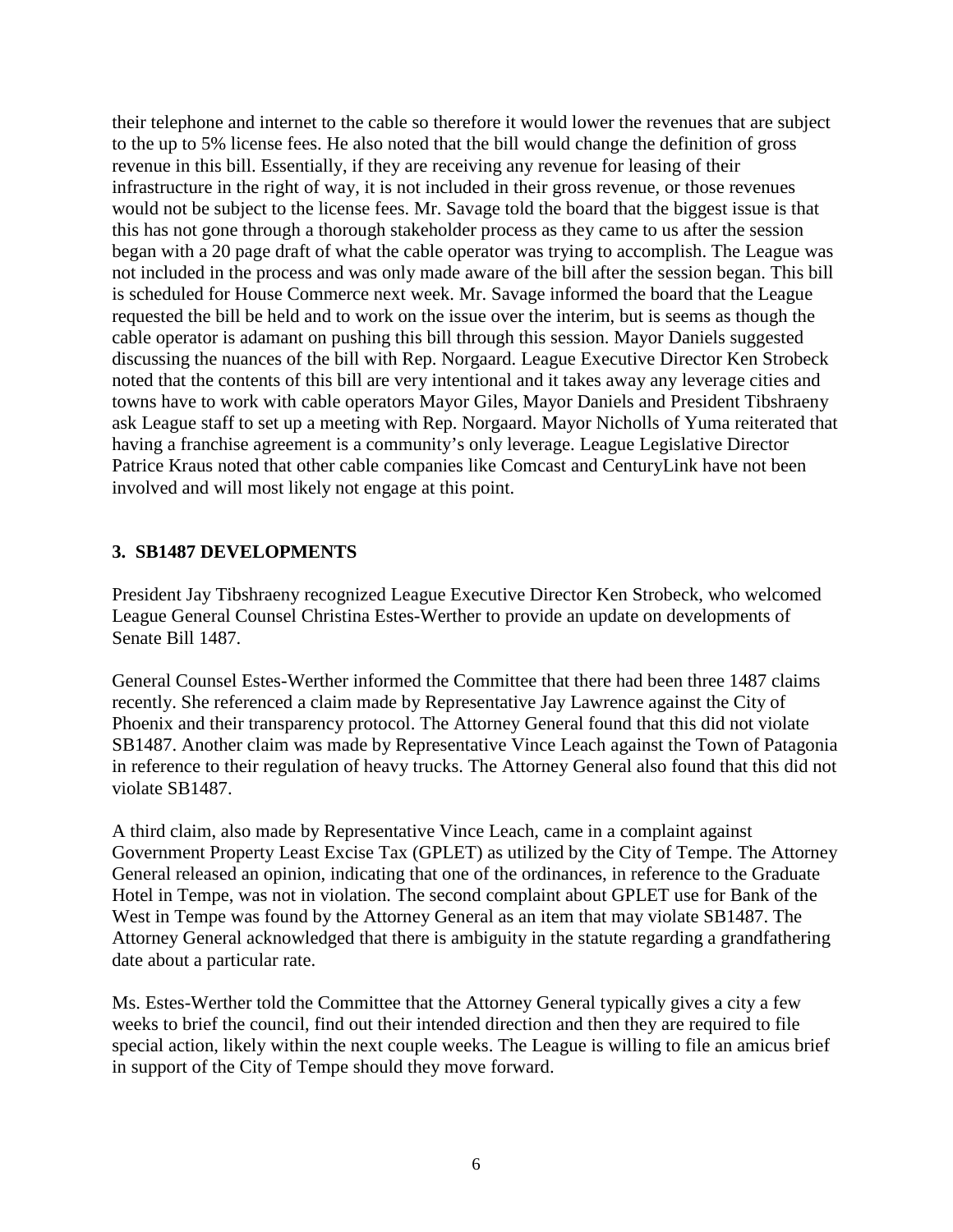Ms. Estes-Werther also informed the Committee about proposed legislation in relation to SB1487. She noted that SB 1347 included a few developing provisions. The first would preclude a complaint from being made by a legislator who did not represent the city or town where the complaint was being filed. In all but one circumstance thus far, all the complaints have been made by legislators who do not represent municipalities where they filed the complaint. Another provision would expand the time frame. Currently there are only 30 days from when the legislator files a complaint for the Attorney General to make a determination, which puts a lot of burden on the municipality, who is typically only given approximately 10 days to respond. The bill now asks for 60 days, which doubles the time frame, however, Ms. Estes-Werther indicated that they would be amenable of any type of time increase. In addition, she noted that new legislation would like to codify some of the general processes, as there is not currently anything that indicates cities or towns need to be notified once they're under investigation. Ms. Estes-Werther then welcomed Attorney Paul Eckstein from the law firm of Perkins Coie, who represented the League before the Arizona Supreme Court in January 2017 in the Tucson firearms case.

Mr. Eckstein gave a brief overview of the particular case, reminding the Executive Committee that the Attorney General had found the City of Tucson in violation of SB1487 after a complaint was filed in 2016. The City of Tucson involved state laws that preempted cities from legislating by ordinance in any other way with respect to weapons, in particular, requiring the government to sell back weapons to dealers within the marketplace. The City of Tucson had ordinances providing that the City of Tucson would destroy weapons and not put them back into the marketplace. After a legislator filed an objection, the Attorney General indicated it "may violate" state law.

The Supreme Court issued a decision in August 2017. Their findings were that requiring the Attorney General to investigate and take further action of an ordinance violation complaint does not violate Arizona's Separation of Powers provision in the Constitution. Additionally, requiring the Supreme Court to accept jurisdiction also does not violate Arizona's Separation of Powers provision in the Constitution. Most importantly, the Supreme Court's decision indicated that the City of Tucson's ordinance was in violation of the legislative preemption having to do with gun regulation. The court ruled that the registration and regulation of firearms is part of the police power and the state has the right to act where there is an important police power of protection. Secondly, in order for a city to prevail, the Supreme Court said that the matter must be of a purely local matter and indicated matters that were purely local interest to date were elections and disposal of city real estate.

Mr. Eckstein told the Committee that with respect to the particular issues that the Supreme Court ruled upon, the most harm was conducted on the matter of local interest. Where there had been some wiggle room prior to this decision on which matters were of local interest, the law is now clear that it must be a matter of purely local interest.

Mr. Eckstein also said that there are still some unclear items that the Supreme Court chose not to decide. The Court did not decide if it was constitutional for the Attorney General to instruct the State Treasurer to withhold State Shared Revenue funding. The court said in a footnote they did not have to decide this issue as it had not been filed as a B1 violation.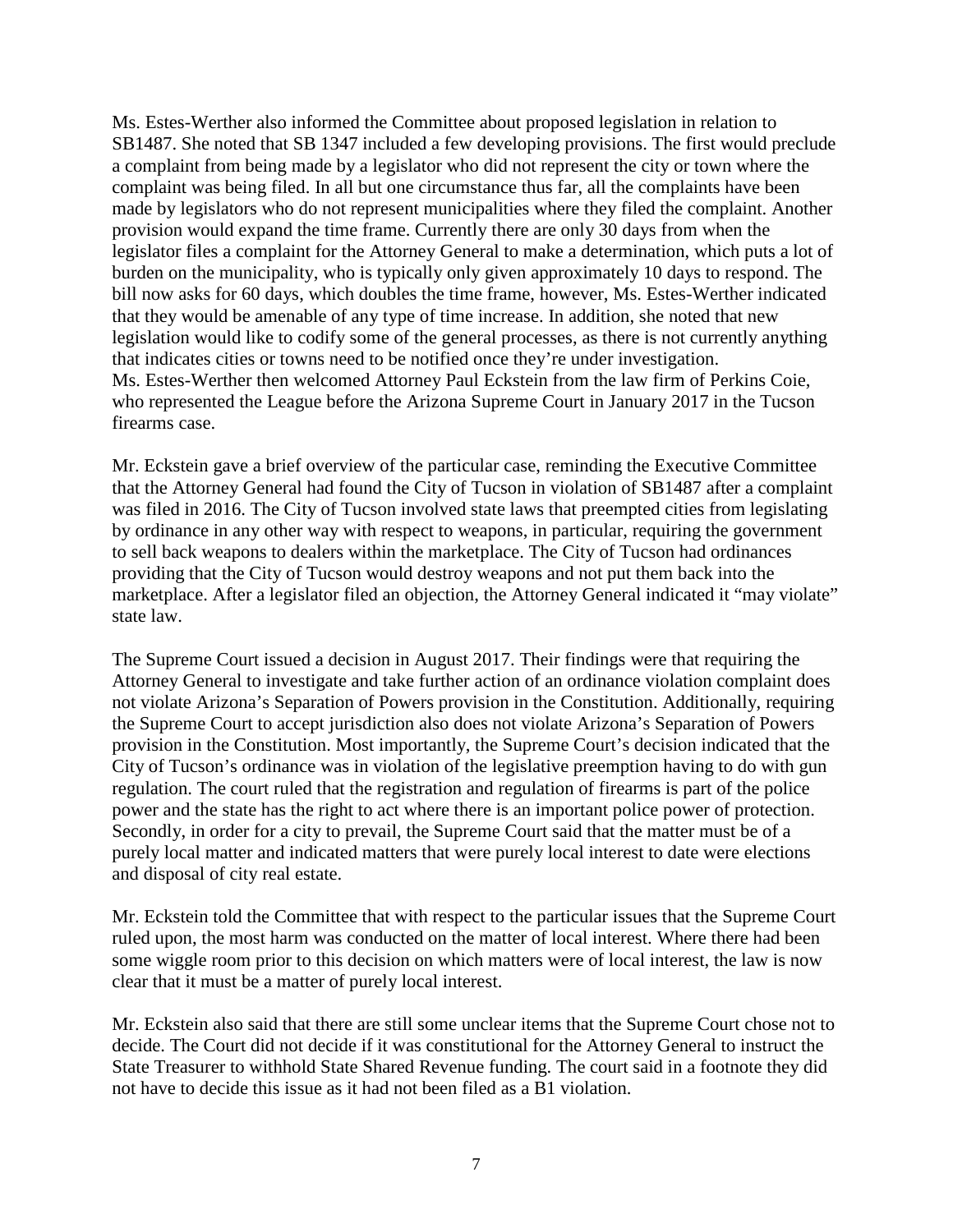## **4. PSPRS UPDATE**

President Tibshraeny welcomed League Pension Policy Analyst, Nick Ponder to discuss PSPRS Updates.

Mr. Ponder references a presentation provided in the Executive Committee Meeting binder. Mr. Ponder notes that the most common question he receives is "PSPRS made 12% last year, why did my contribution rates go up?" Mr. Ponder referenced his presentation to explain the 2017 Actuarial Valuation, which was also presented at the Arizona City/County Management Association Winter Conference at the beginning of the month. He informed the committee that some of this was due to the Hall case where the contribution rate for Tier 1 was reduced form 11.65% to 7.65%, and how much longer people are living, which in turn increases contribution rates. Since remaining cases have been settled, this should be the last increase we see to our contribution rates before they eventually will come down. There is one particular bill in the legislature that would increase contribution rates by 27% per employer which is also mentioned in the presentation provided.

Mr. Ponder explained that in the general, it is best to account for people living longer and salary increases now rather than later when you are accumulating interest. Lastly, Mr. Ponder notes the League's recommendation in regard to local boards which was to allow the 17 larger employers to keep their local board structure and establish one board consisting of medical professionals for employers in the risk pool. Across the nation, the process is generally to have all pooled boards but by having pre-established local boards, the conclusion was to leave the local boards in place and create one additional medical board to represent the remaining pooled communities. This recommendation was based on analysis of the original Cortex recommendation of consolidating to 45 local boards and concerns presented at the ad-hoc committee meetings. This does not seem to be high priority this legislative session.

In response to a question, Executive Director Ken Strobeck notes that the number 17 comes from the agreed upon number of 250 active employees in a city's police or fire department. The goal of having a board of medical professionals making these decisions for the pool is to maintain objectivity.

# **6. UPDATE ON LEAGUE POLICY COMMITTEES**

President Tibshraeny invites Legislative Associate Tom Savage to provide an update on Policy Committees.

Mr. Savage informed the committee the legislative staff wants to make changes to the way the policy committee process works that will make the process more efficient. He notes that the biggest change is to consolidate the meetings dates during the three months after the conclusion of the Legislative session. Mr. Savage reminded the committee that previous years included a meeting during the legislative session which led to confusion as to whether the policy issues on